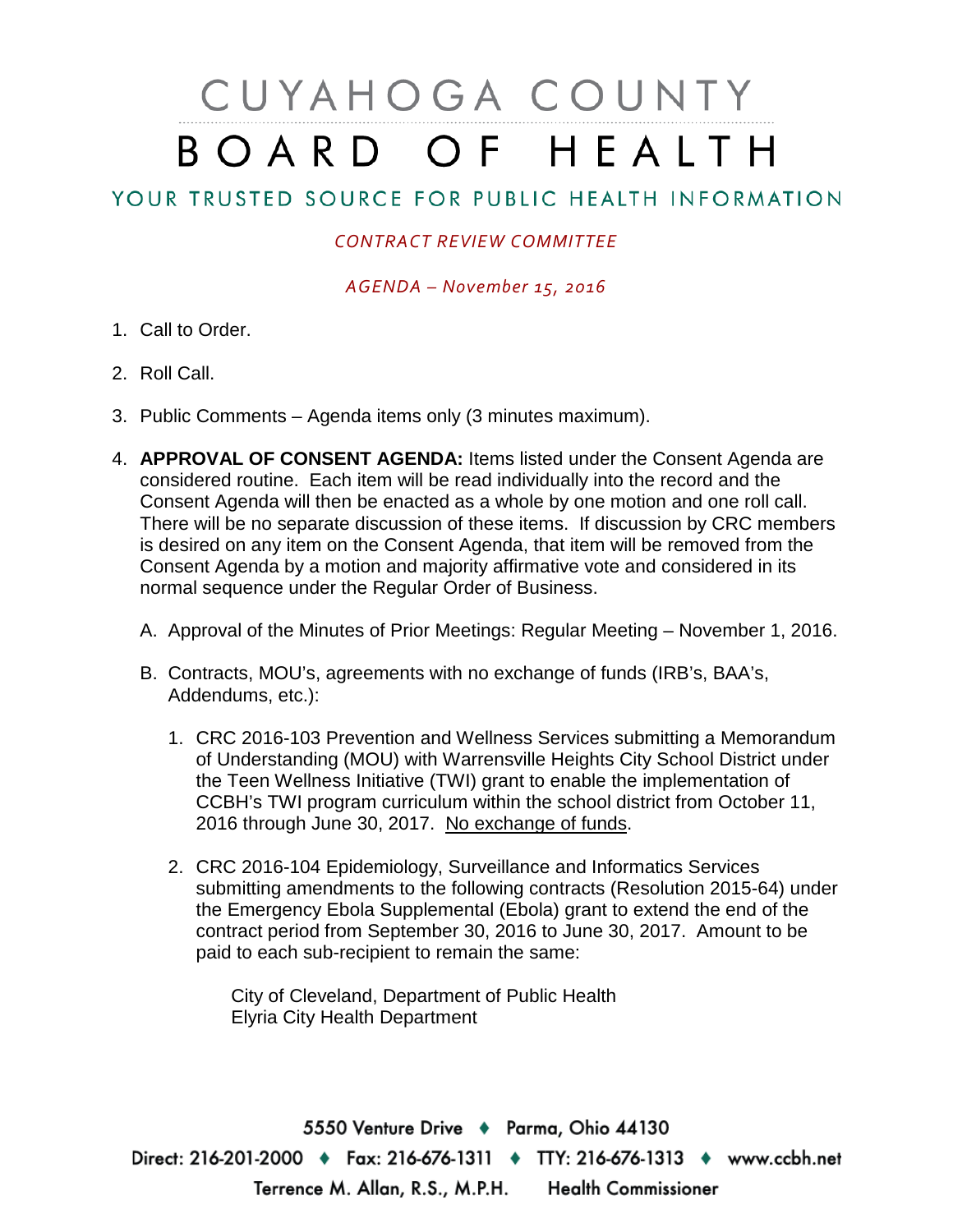## 5. **CONTRACTS AND AWARDS:**

- A. Tabled Items
	- 1. CRC 2016-88 Breast and Cervical Cancer Project (BCCP) Media & Social Marketing Plan RFP # 2016-03
- B. New Items For Review
	- 1. Bid/Quote Openings ≥ \$25,000.00
		- a. CRC 2016-105 Lead Removal Abatement Project 2000 Hanover Drive East Cleveland, Ohio 44112 RFP# 2016-05
		- b. CRC 2016-106 Lead Removal Abatement Project 13601 and 13603 Milan Ave. East Cleveland, Ohio 44112 RFP# 2016-06
		- c. CRC 2016-107 Lead Removal Abatement Project 1479-1481 East 134th St. East Cleveland, Ohio 44112 RFP# 2016-07
	- 2. Bid/Quote Openings < \$25,000.00

None

- 3. Expenditures: Contracts < \$25,000.00
	- a. CRC 2016-108 Prevention and Wellness Services submitting a contract with The Baldwin Group, Inc. to provide maintenance for the Health Department Information System (HDIS) for clinical operations and BCMH Nursing services from December 1, 2016 through November 30, 2017. Amount to be paid to The Baldwin Group, Inc. is not to exceed \$865.17.

Purpose: To provide software maintenance services for the HDIS software used for BCMH charting and as a billing and historical resource for immunization clients.

5550 Venture Drive + Parma, Ohio 44130 Direct: 216-201-2000 ♦ Fax: 216-676-1311 ♦ TTY: 216-676-1313 ♦ www.ccbh.net Terrence M. Allan, R.S., M.P.H. Health Commissioner